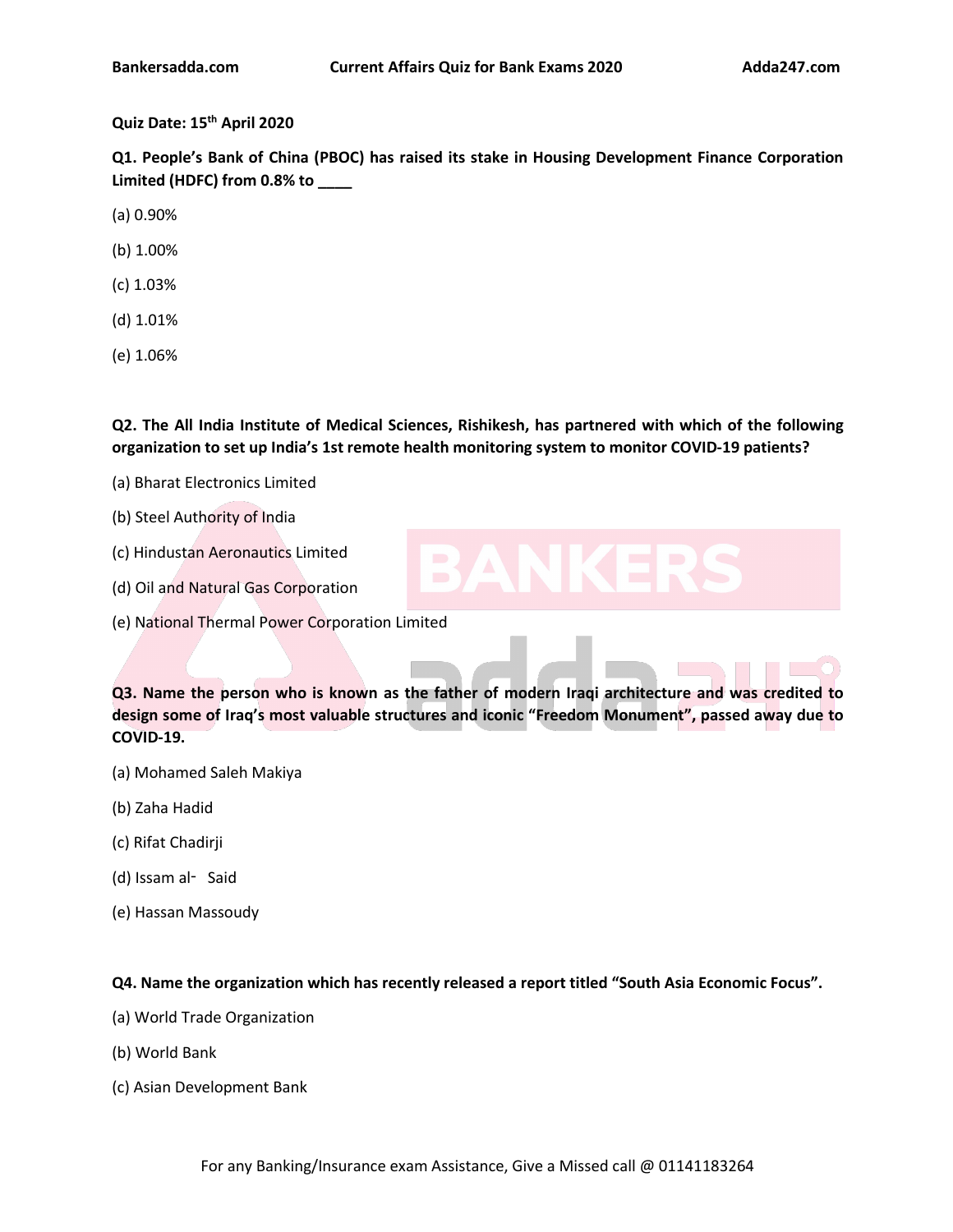- (d) New Development Bank
- (e) Reserve Bank of India

**Q5. Name the ministry which has set up 20 control rooms to address wage related grievances arising in the backdrop of Covid-19.**

- (a) Ministry of Home Affairs
- (b) Ministry of Corporate Affairs
- (c) Ministry of Finance
- (d) Ministry of Micro, Small and Medium Enterprises
- (e) Ministry of Labour and Employment

**Q6. Name the bank which has announced the extension of itsstrategic bancassurance relationship** with the Max Life Insurance for 5-years in order to reaffirm their commitment in order to provide a **seamless experience for customers.**

- (a) Axis Bank
- (b) HDFC bank
- (c) YES Bank
- (d) Kotak Mahindra Bank<br>(e) Puniah National Bank
- (e) Punjab National Bank

Q7. Which state has become the 1st state of [India](https://www.adda247.com/product-onlineliveclasses/3540/sbi-po-ka-maha-pack-online-live-classes-test-series-video-courses-ebooks-in-english-medium) to start clinical trial plasma therapy for COVID-19 **treatment.**

- (a) Tamil Nadu
- (b) Gujarat
- (c) West Bengal
- (d) Punjab
- (e) Kerala

**Q8. Name the initiative that has been launched to bring the scientific and factual aspects of COVID-19 pandemic outbreak on to public domain.**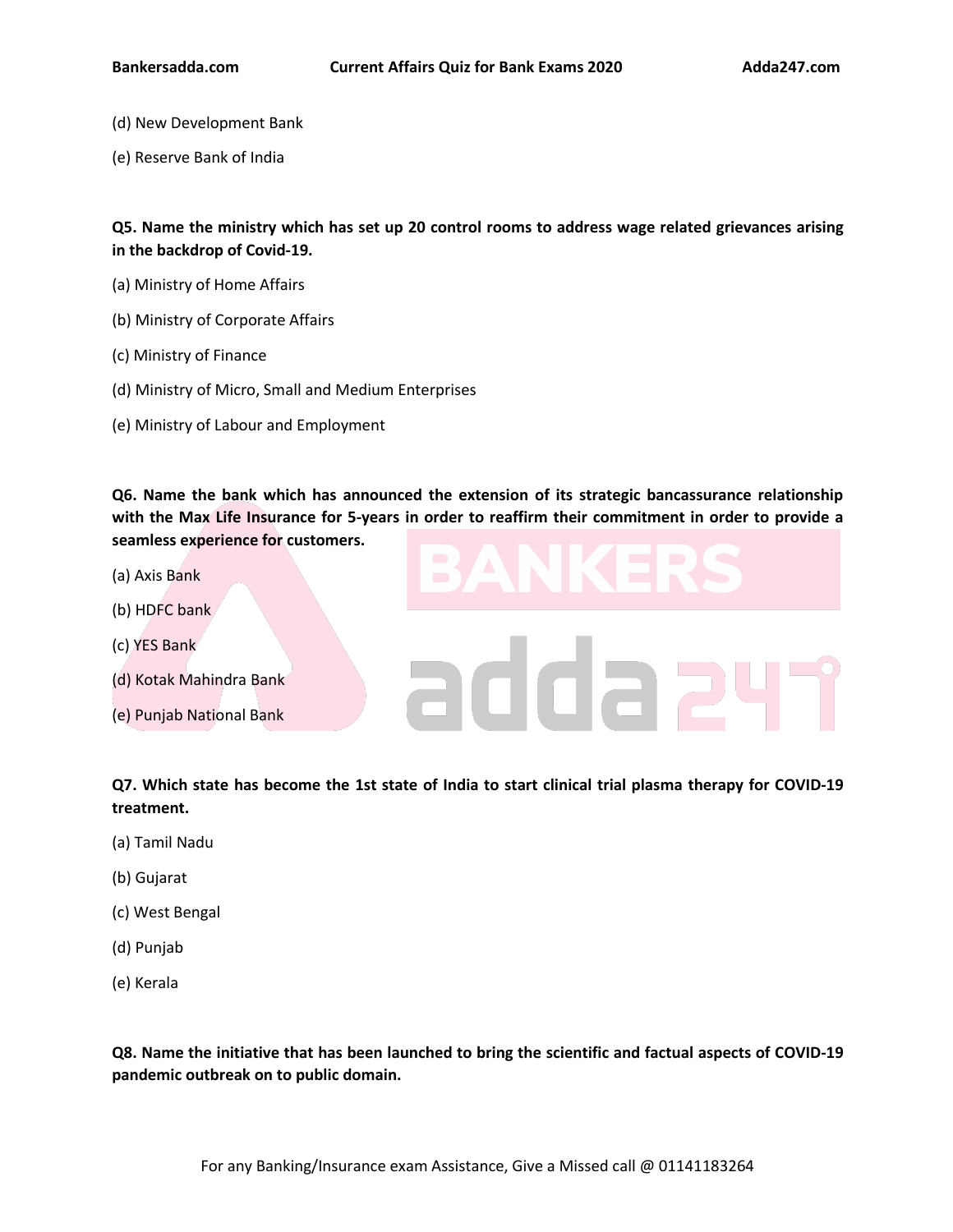- (a) CovidRath
- (b) CovidGyan
- (c) CovidAushadhi
- (d) CovidSagar
- (e) CovidAnt

**Q9. Atal Innovation Mission, NITI Aayog and \_\_\_\_\_\_\_\_\_\_\_\_\_\_ have jointly launched Collaborative CAD Software (CollabCAD).**

- (a) IIT Bombay
- (b) National Institute of Electronics and Information Technology
- (c) National Informatics Centre
- (d) Indian Institute of Science, Bangalore
- (e) IIT Delhi

**Q10. Name the institution which has developed a digital stethoscope called "AyuSynk" to check patients who are infected with COVID-19.**

addae

- (a) IIT Delhi
- (b) IIT Mandi
- (c) IIT Bombay
- (d) IIT Roorkee
- (e) IIT Guwahati



**Q11. Name the former Union Minister and veteran Congress leader who served as the Union minister of state of planning and statistics, passed away recently.**

(a) Dayanidhi Maran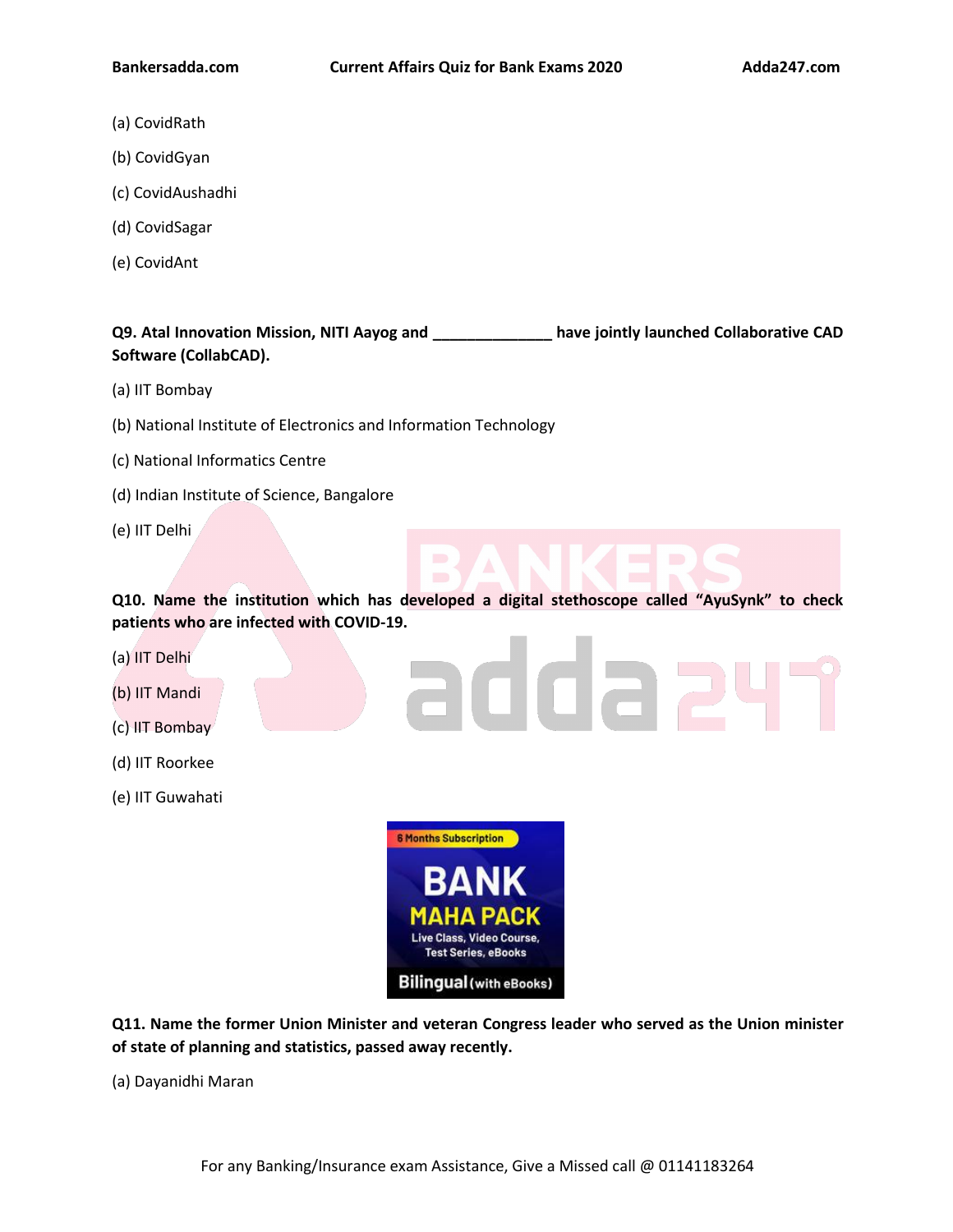- (b) A.K. Antony
- (c) T.R. Baalu
- (d) S Jaipal Reddy
- (e) M.V. Rajashekaran

**Q12. On which day the World Chagas Disease Day is observed globally to increase awareness of Chagas disease and to mark a day to spread awareness about this "silent and silenced disease"?**

- (a) 13 April
- (b) 14 April
- (c) 15 April
- (d) 16 April
- (e) 17 April

**Q13. \_\_\_\_\_\_\_\_\_ and the Consumer Unity and Trust Society (CUTS) have signed an agreement to empower consumers to contribute to the global development agenda as well as support their respective governments in times of global crisis due to coronavirus.**

(a) Universal Postal Union

(b) International Atomic Energy Agency

(c) United Nations Industrial Development [Organization](https://www.adda247.com/product-onlineliveclasses/3540/sbi-po-ka-maha-pack-online-live-classes-test-series-video-courses-ebooks-in-english-medium)

- (d) International Union for Conservation of Nature
- (e) United Nations Educational, Scientific and Cultural Organization

**Q14. Name the former India's Attorney General and senior advocate who has served as Solicitor General of India from December 1989 to [December](https://www.adda247.com/product-onlineliveclasses/3936/bank-maha-pack-6-months) 1990, passed away recently.**

- (a) K.Parasaran
- (b) Ashok Desai
- (c) Niren De
- (d) K.K. Venugopal
- (e) M. C. Setalvad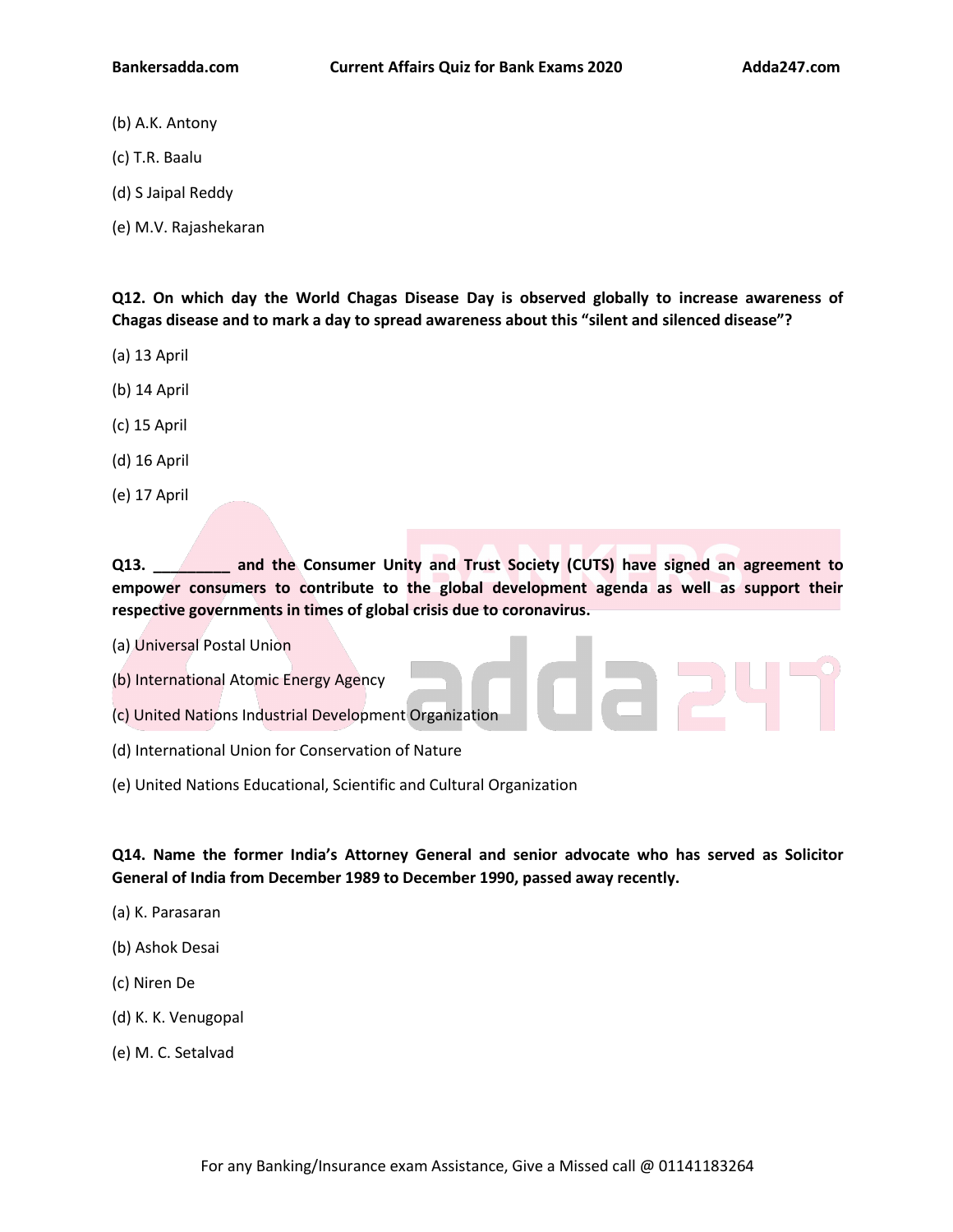**Q15. Name the digital stethoscope developed by IIT-Bombay to check patients who are infected with COVID-19.**

- (a) AyuMerge
- (b) AyuDaan
- (c) AyuLekha
- (d) AyuTurbo
- (e) AyuSynk

#### **Solutions**

#### S1. Ans.(d)

Sol. People's Bank of China (PBOC) has raised its stake in Housing Development Finance Corporation Limited (HDFC) from 0.8% to 1.01%.

#### S2. Ans.(a)

Sol. The All India Institute of Medical Sciences, Rishikesh, in partner with Bharat Heavy Electronics Limited (BHEL) has set up India's 1st remote health monitoring system to monitor COVID-19 patients.

### S3. Ans.(c)

Sol. Father of modern Iraqi architecture Rifat Chadirji, who was credited to design some of Iraq's most valuable structures and iconic "Freedom [Monument",](https://www.adda247.com/product-onlineliveclasses/3540/sbi-po-ka-maha-pack-online-live-classes-test-series-video-courses-ebooks-in-english-medium) passed away due to COVID-19.

S4. Ans.(b)

Sol. World Bank has released a report titled "South Asia [Economic](https://www.adda247.com/product-onlineliveclasses/3936/bank-maha-pack-6-months) Focus".

S5. Ans.(e)

Sol. The Ministry of Labour and Employment has set up 20 control rooms to address wage related grievances arising in the backdrop of Covid-19.

S6. Ans.(c)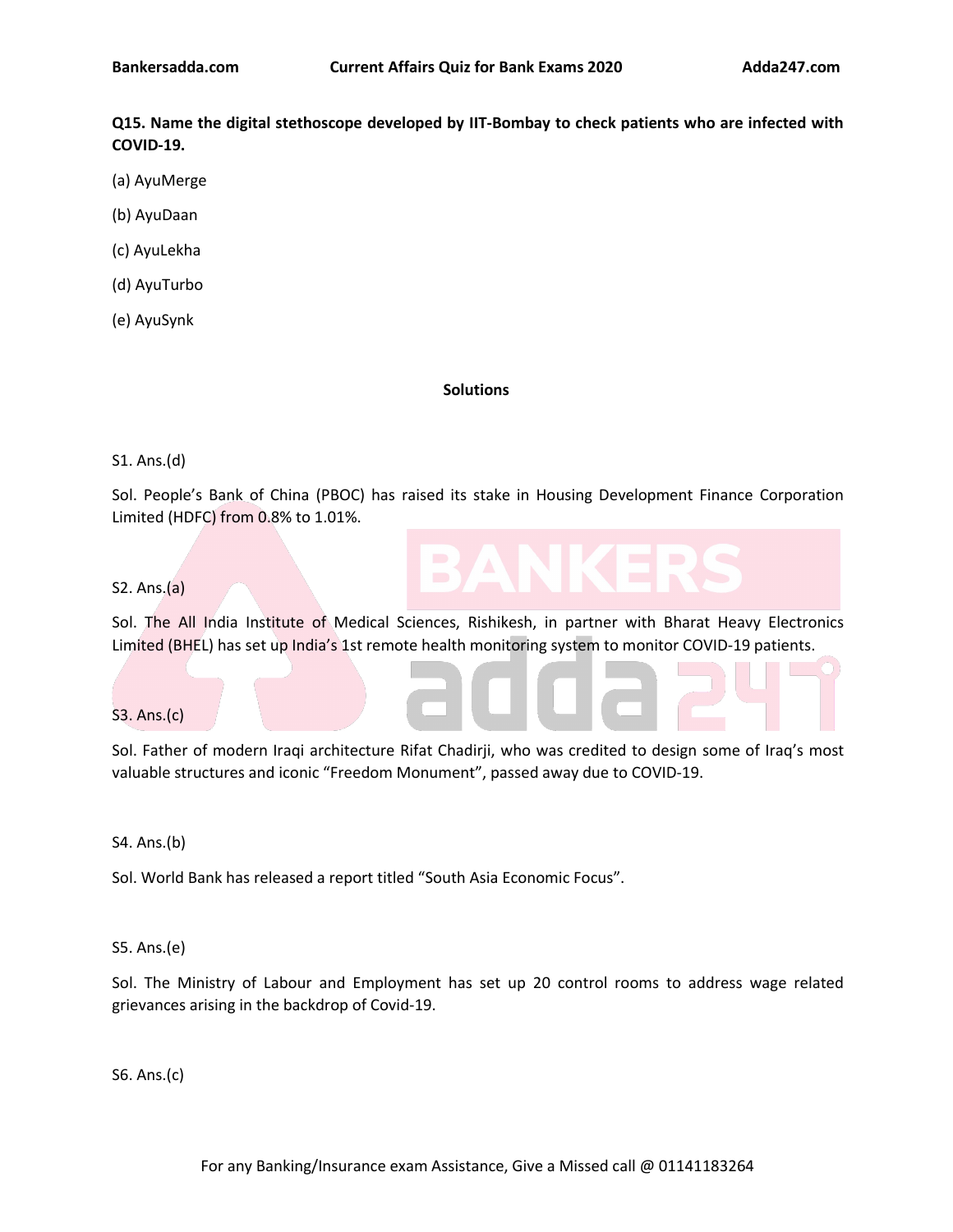Sol. YES Bank has announced the extension of its strategic bancassurance relationship with the Max Life Insurance for 5-years in order to reaffirm their commitment in order to provide a seamless experience for customers.

S7. Ans.(e)

Sol. Kerala becomes the 1st state of India to start clinical trial plasma therapy for COVID-19 treatment.

S8. Ans.(b)

Sol. An initiative "CovidGyan" has been launched to bring the scientific and factual aspects of COVID-19 pandemic outbreak on to public domain.

S9. Ans.(c)

Sol. Atal Innovation Mission, NITI Aayog and National Informatics Centre (NIC) have jointly launched Collaborative CAD Software (CollabCAD).

S10. Ans.(c)

Sol. IIT-Bombay has developed a digital stethoscope called "AyuSynk" to check patients who are infected with COVID-19.



S11. Ans.(e)

Sol. Former Union Minister and veteran [Congress](https://www.adda247.com/product-onlineliveclasses/3936/bank-maha-pack-6-months) leader M.V. Rajashekaran, who served as the Union minister of state of planning and statistics passed away.

S12. Ans.(b)

Sol. World Chagas Disease Day observed globally on 14 April to increase awareness of Chagas disease and to mark a day to spread awareness about this "silent and silenced disease".